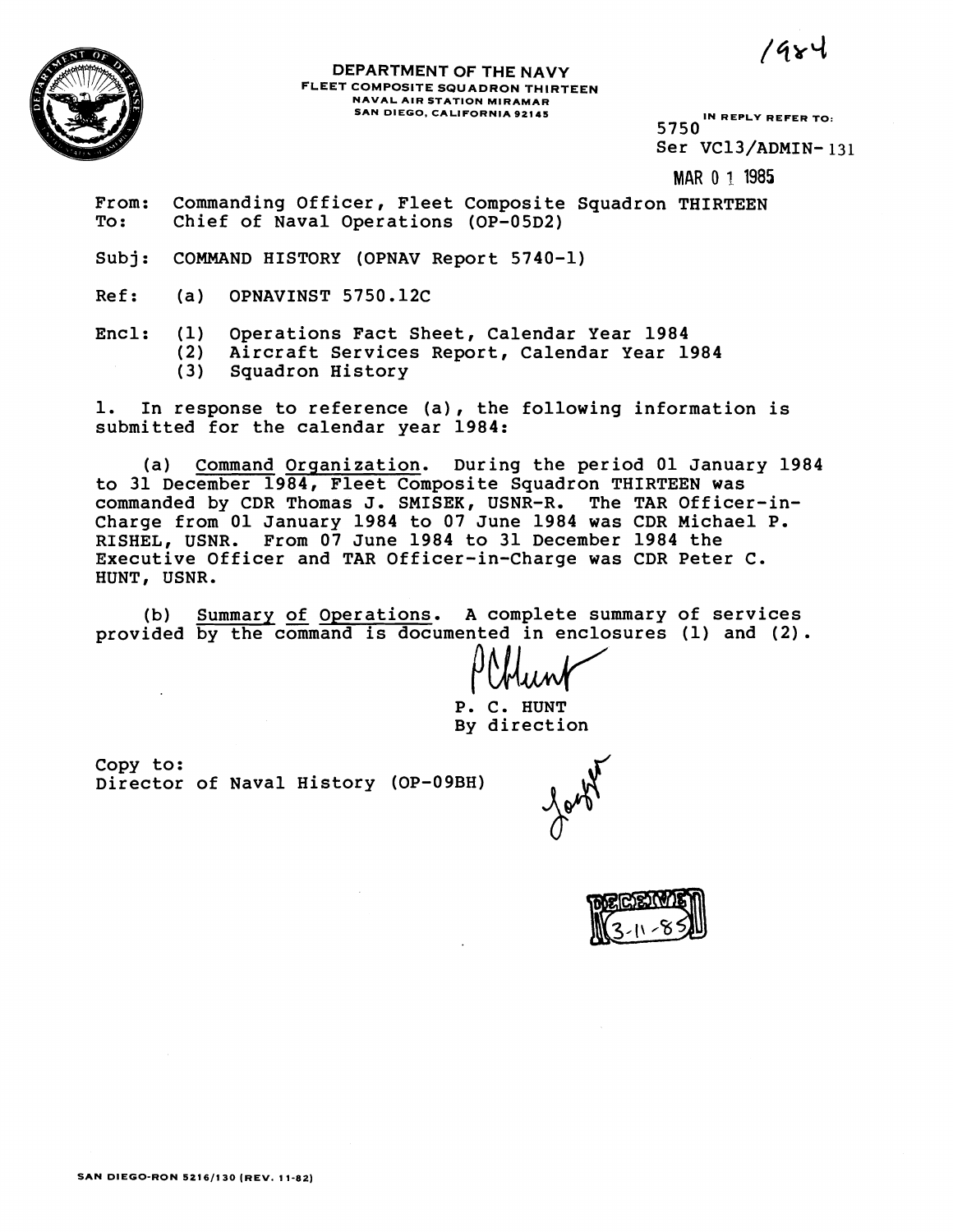## **OPERATIONS FACT SHEET CALENDAR YEAR 1984**

Operations 01 January 1984 - 31 December 1984.

- **1. Flew 4,298 hours 100% of program.** -
- **2. Flew 2,940 sorties.**
- **3. 84% of flight hours in support of 69 major surface combatants and 36 squadrons of the Navy, Air Force and Marine Corps (active and reserve).**
- **4. 26% of flight hours in direct support of Naval Reserve training and readiness.**
- **5. Surpassed a milestone of 29,000 maintenance related accident free hours.**
- **6. Detachments: 11 dets, 912 hours, 662 sorties.**

| Location           | Dates         | Mission/Host   | Flight<br>Hrs<br>Sorties |
|--------------------|---------------|----------------|--------------------------|
| NAS Guantanamo Bay | $5-15$ Jan    | $VF-202$       | 105/83                   |
| NAF El Centro      | 23 Jan-l Feb  | $VF-124$       | 112/88                   |
| NAS Fallon         | 23 Jan-l Mar  | $CVM-11$       | 77/47                    |
| NAS Fallon         | $23 - 26$ Apr | $CVM-7$        | 46/34                    |
| MCAS Yuma          | $1-10$ May    | <b>MAWTS-1</b> | 102/80                   |
| NAS Fallon         | $3-8$ Jun     | $CVMR-30$      | 70/48                    |
| NAS Fallon         | $19-31$ Aug   | $CVMR-20$      | 112/90                   |
| NAS Fallon         | $8-11$ Oct    | $VFP-206$      | 52/24                    |
| NAF El Centro      | $8-13$ Oct    | $VF-124$       | 88/69                    |
| NAF El Centro      | 26 Nov-7 Dec  | $VF-2$         | 42/33                    |
| NAS Fallon         | $2-14$ Dec    | $CVM-9$        | 106/66                   |
|                    |               |                |                          |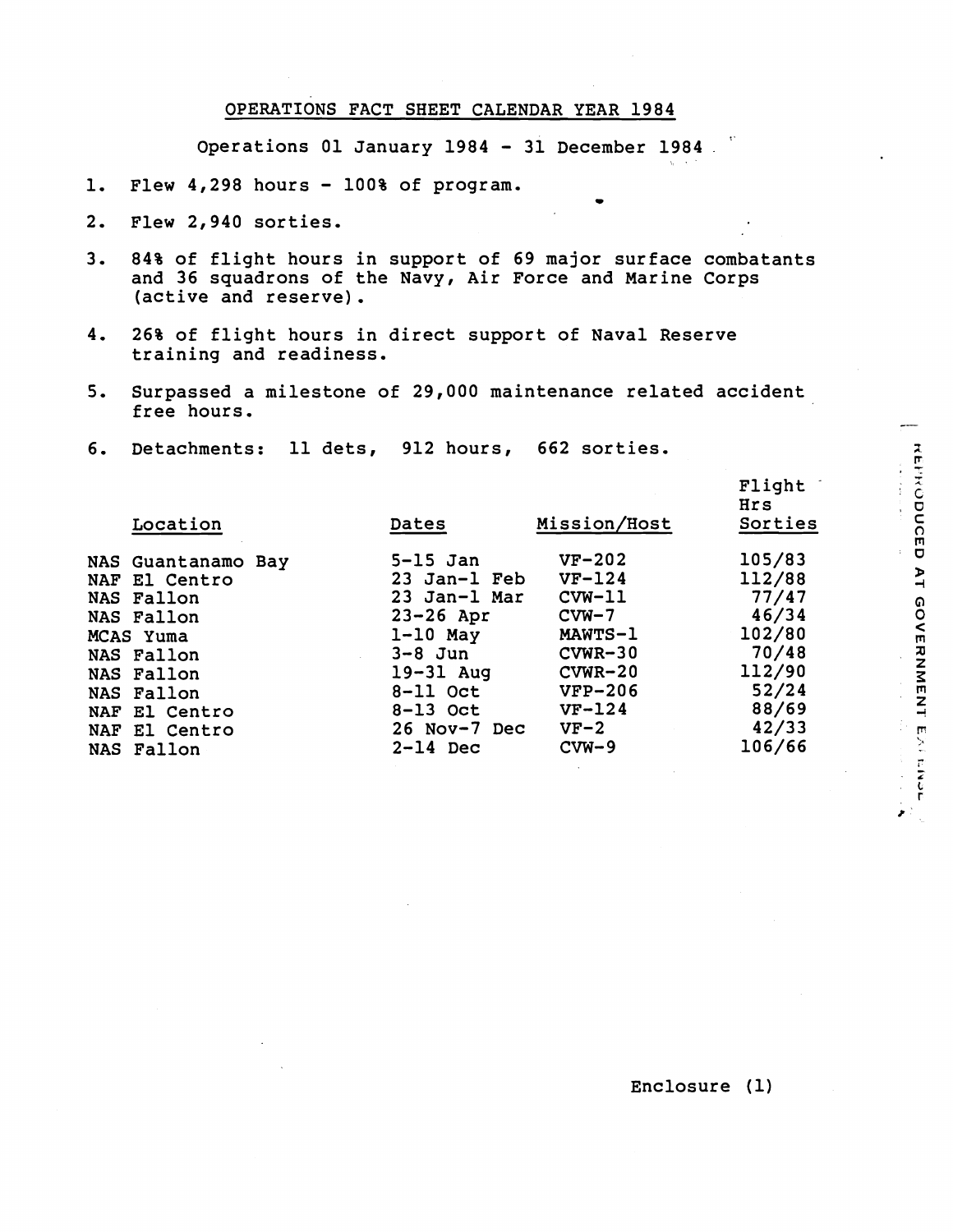## VC-13 SQUADRON HISTORY

Fleet Composite Squadron THIRTEEN (VC-13) was commissioned at New Orleans on 1 September 1973. Initially VC-13 operated the F-8H Crusader with a complement of 17 officers and 127 enlisted men, former members of the two decommissioned New Orleans Antisubmarine Fighter Squadrons, VSF-76 and VSF-86. In April 1974, the squadron transitioned to the single-seat A4L Skyhawk. As the demand for the services of VC-13 increased, the squadron began operating more detachments on the West Coast. Finally, in February 1976, VC-13 was permanently assigned to NAS Miramar. During the Summer and Fall of 1976, the squadron transitioned to the TA4J Skyhawk, significantly increasing its support capabilities.

The "Fighting Saints" of VC-13 provide the finest, most varied airborne services available to surface and air units of the U. S. Armed Forces. In addition to the traditional target presentation mission flown by other composite squadrons, VC-13, utilizing the work horse A-4 "Skyhawk" series aircraft, provides realistic hands-on-hardware air combat readiness practice for units as diverse as the CNO AEGIS Project, the U. S. Navy and Air Force Fighter Weapons School, Fighter Squadrons of the Navy, Marine Corps and Air Force, as well as countless ship and shore units from coast to coast and Canada. VC-13, has provided these services in a timely and professional manner.

Fleet Composite Squadron THIRTEEN is currently commanded by CDR Thomas J. SMISEK and has a complement of 21 officers and 193 enlisted and 9 TA4J and 5 A-4E Skyhawks.

Ť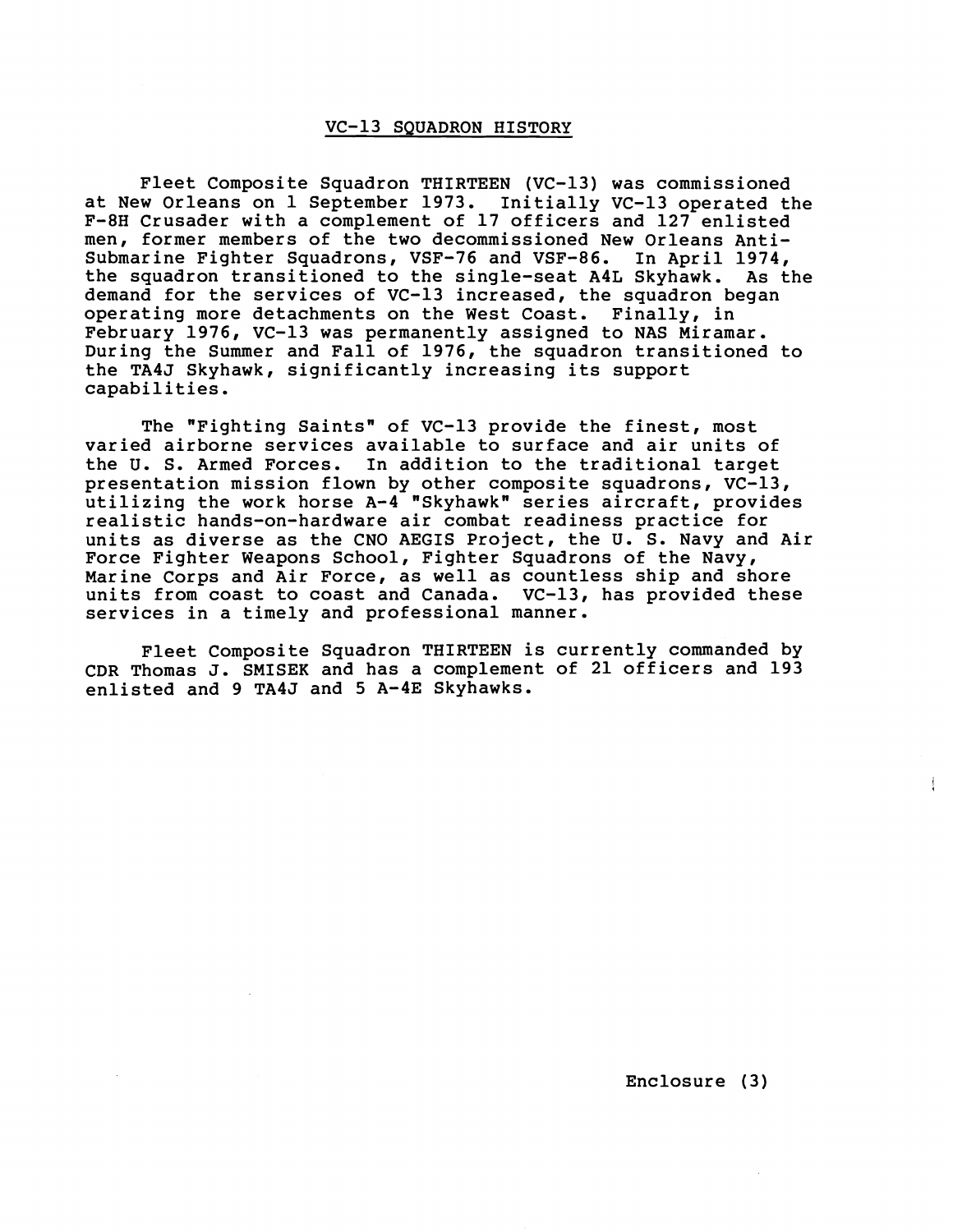

## DEPARTMENT OF THE NAVY FLLET COMPOSITE SQUADRON THIRTEEN NAVAL AIR STATION MIRAMAR SAN DIEGO, CALIFORNIA 92145

FILE COPY

IN REPLY PELER TO. 5312 Ser 136 APR 0 3 1984

- Commanding Officer, Fleet Composite Squadron THIRTEEN From: Commander, Fleet Logistics Support Wing To:
- Aircraft Services and Personnel Augmentation Report (Report  $Subj:$ Symbol CNAVRESINST 5312.5B)
- Ref: CNAVRESINST 5312.5B  $(a)$

1. In accordance with reference  $(a)$ , VC-13 Aircraft Services for 2nd Quarter FY-84 is submitted:

| ACTIVITY               | SORTIES         | <b>HOURS</b> | <b>SERVICES</b> |
|------------------------|-----------------|--------------|-----------------|
| <b>TOPGUN</b>          | 05              | 9.2          | ALPHA STRIKE    |
| CUBA DET<br>$(VF-202)$ | 83              | 104.6        | <b>ACM</b>      |
| EL CENTRO DET (VF-124) | 88              | 111.5        | <b>ACM</b>      |
| TOPGUN                 | 103             | 119.9        | <b>DACT</b>     |
| $VF-302$               | 74              | 96.5         | <b>DACT</b>     |
| $VF-126$               | 01              | 1.1          | <b>DACT</b>     |
| $VF-301$               | 47              | 60.3         | <b>DACT</b>     |
| $VF-213$               | 01              | 1.4          | <b>DACT</b>     |
| $VF-1485$              | 06              | 9.4          | <b>DACT</b>     |
| $34 - TFS$             | 08              | 10.9         | <b>DACT</b>     |
| $VF-2$                 | 01              | 1.4          | <b>DACT</b>     |
| VF-301/302             | 41              | 52.5         | <b>DACT</b>     |
| $VF-114$               | 01              | 1.0          | <b>DACT</b>     |
| FALLON DET (CVW-11)    | 32              | 54.6         | <b>DACT</b>     |
| $CVM-11$               | 07              | 9.4          | <b>DACT</b>     |
| $VF-1/2$               | 01              | 1.5          | <b>DACT</b>     |
| FALLON DET (CVW-15)    | 17              | 25.5         | <b>DACT</b>     |
| $VX-4$                 | 03              | 2.6          | <b>DACT</b>     |
| $VF-51$                | 03              | 3.8          | <b>DACT</b>     |
| $VF-124$               | 07              | 8.6          | <b>DACT</b>     |
| $VF-154$               | 09              | 11.3         | <b>DACT</b>     |
| $VF-21$                | 19              | 22.0         | <b>DACT</b>     |
| <b>COMFIT</b>          | 46              | 80.0         | <b>READIEX</b>  |
| USS ENTERPRISE         | 01              | 2.0          | <b>READIEX</b>  |
| $CVM-11$               | 04              | 6.8          | <b>DART</b>     |
| $VF-124$               | 23              | 33.9         | <b>DART</b>     |
| $VF-114/213$           | 04              | 5.2          | <b>COMPEX</b>   |
| <b>TOPGUN</b>          | 01              | 2.1          | <b>COMPEX</b>   |
| $VF-301$               | 07              | 9.9.         | <b>COMPEX</b>   |
| <b>VFA-125</b>         | 20 <sub>c</sub> | 27.1         | <b>BANNER</b>   |
| $VF-124$               | 22              | 45.2         | <b>BANNER</b>   |
| $CVM-11$               | 09              | 15.9         | <b>BANNER</b>   |
| $CVM-15$               | 04              | 7.8          | <b>BANNER</b>   |
| $VF-114/213$           | 01              | 1.7          | <b>BANNER</b>   |
| $VX-4$                 | 18              | 31.6         | <b>BANNER</b>   |
| TOPGUN                 | 09              | 14.7         | <b>BANNER</b>   |